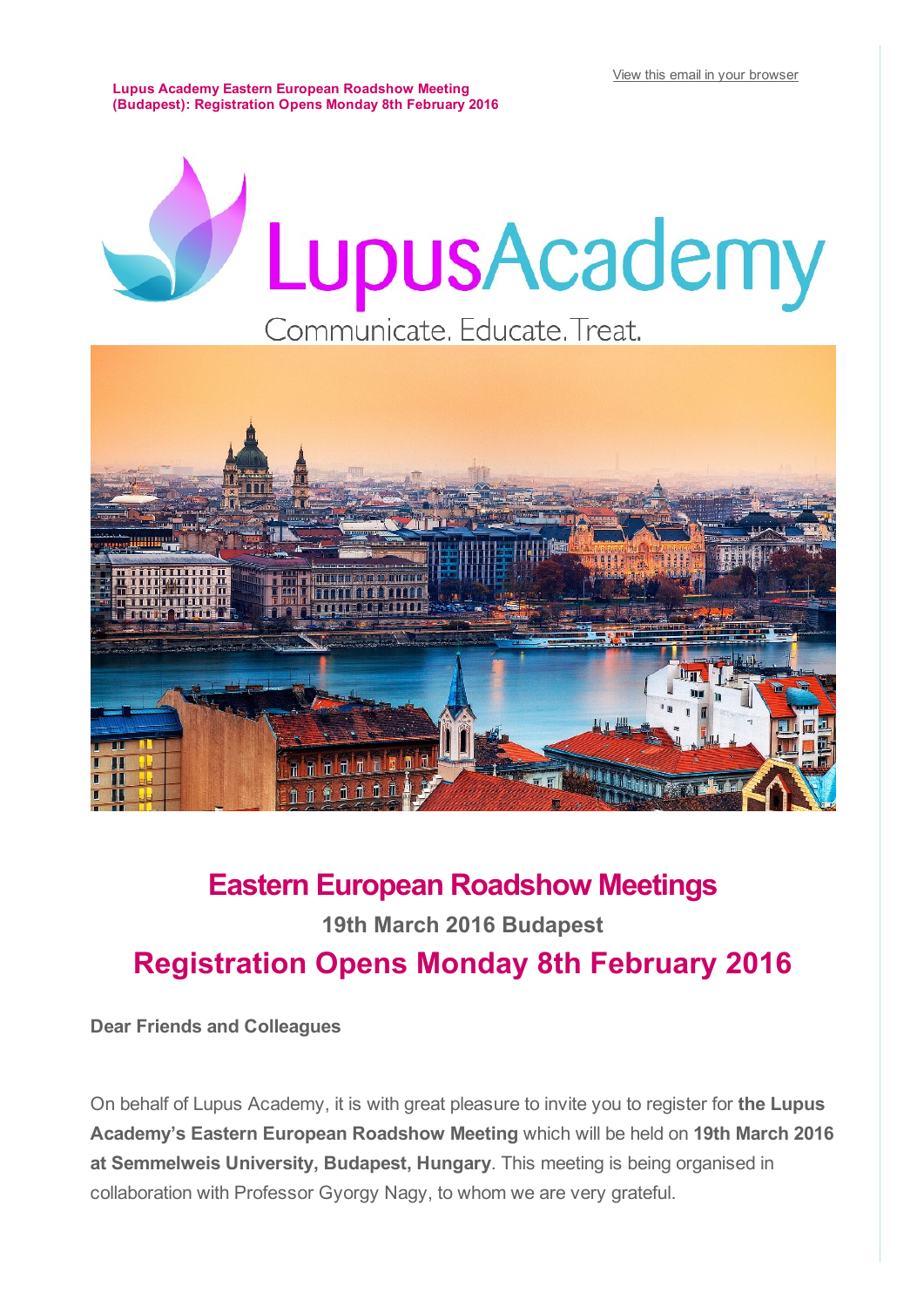These are exciting times for lupus clinicians and scientists as we embark on new frontiers in the diagnosis, management and novel treatment targets for lupus. This meeting will include a half-day educational programme that reflects the key issues in lupus diagnosis, management and the challenges we face in clinical practice. The educational programme will be delivered through a morning plenary session and afternoon interactive workshops. Developed and delivered by a world-leading faculty, this educational programme will be submitted for CME accreditation.

We sincerely hope that you will be able to join us in Budapest for what we hope to be an engaging meeting of like-minded people with an interest lupus and allied diseases.

### Please note that this meeting is a regional meeting. The 5th Annual Meeting of the Lupus Academy will take place in the Netherlands 6-8th May 2016--more details will be provided following allocation of funding for this meeting.

Yours Sincerely

Professors Ricard Cervera, Andrea Doria and Gyorgy Nagy

*On Behalf of The Lupus Academy Steering Committee*

#### Register for the Eastern European [Roadshow](http://lupus-academy.org/regional-meetings/meeting-information/) Meeting

#### Online [Educational](http://lupus-academy.org/other-educational-activities/) Activities

#### Past [Events](http://lupus-academy.org/past-events/annual-meetings/)

#### Mission Statement

The Lupus Academy is a long-term initiative committed to improving patient outcomes in SLE and allied diseases. By providing a highly interactive educational forum, the Lupus Academy is dedicated to sharing best clinical practice through the dissemination and discussion of cutting edge scientific and clinical research.

These meetings will be planned and presented, exclusively under the control of the faculty.The Lupus Academy is grateful for the financial support, through independent education grants, from GSK, UCB and BMS.